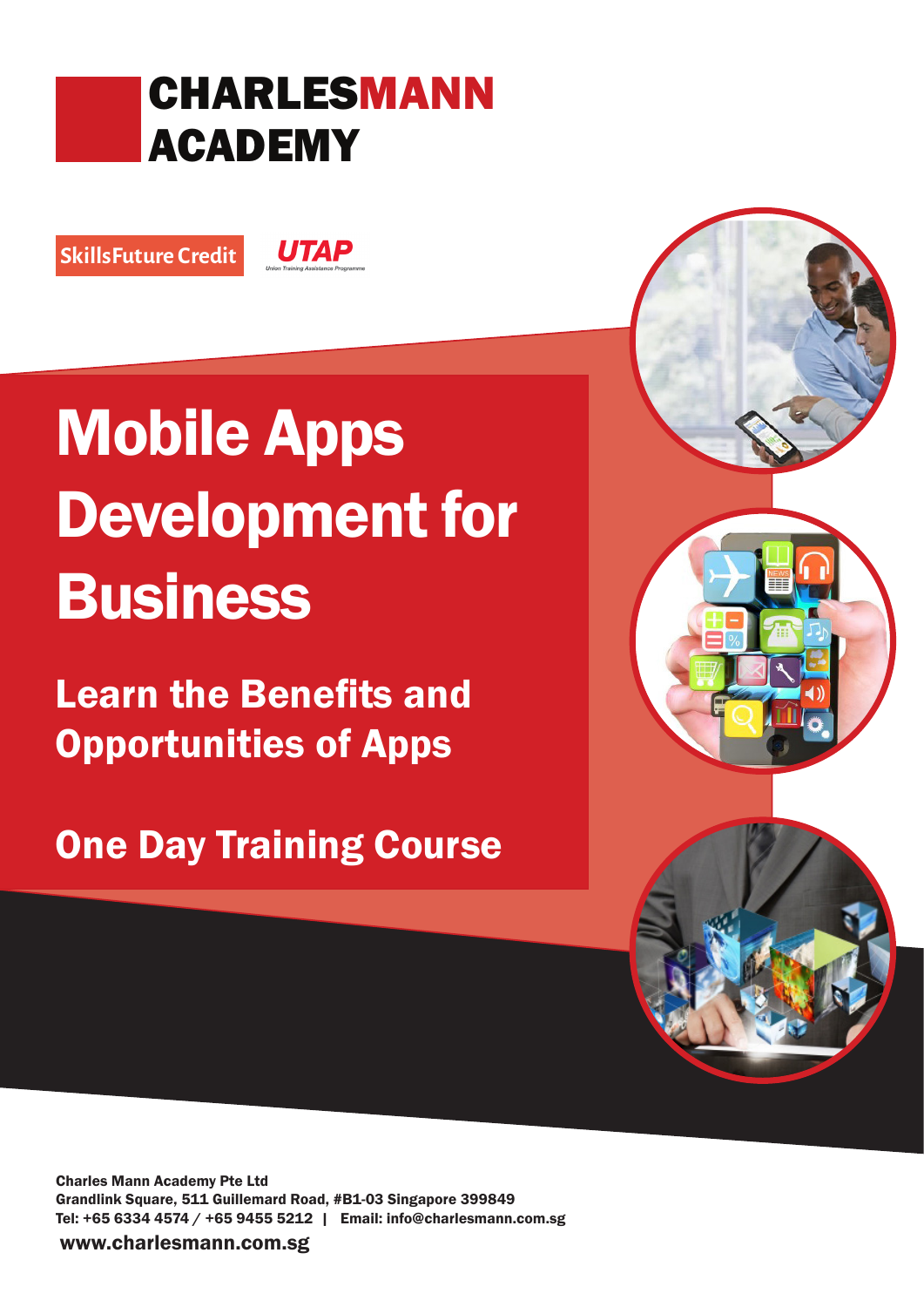## Course Outline

The number of smartphone users has risen sharply to over 1.5 billion worldwide, mainly due to the growth and popularity of iPhone and Android devices, and is expected to cross the 2 billion mark by end of 2015. Businesses are waking up to the immense opportunities the latest mobile apps can bring to their brands and services, which the technology and pace of adoption are making possible.

But do you know how to make the most of mobile apps when used as part of a wider marketing or communications strategy? How do you navigate through the various mobile platforms, technologies and terminology, to reach your end users effectively and within budget? And what are the best methods to employ to convince your business' stakeholders of the value of mobile apps and the opportunities it presents? Furthermore, how can you evaluate success and make informed long term improvements?

Our mobile apps training course cuts through the technical mumbo-jumbo and takes a case-study based look at how mobile applications can benefit your business or organisation as part of a wider marketing or communications strategy - in both the B2B and B2C environments. The training course suggests practical approaches and processes for commissioning, developing and evaluating apps and goes through the processes of concept creation and design briefs. You will also create a basic tailored app just for your business to get a feel for the technology.

The training course lasts one full day starting at 9.00am until 5.30pm, and is inclusive of course materials, certificate and complimentary four week post course support and assistance. A wi-fi enabled laptop (not iPad or tablet) is required for this course along with a basic understanding of ICT and the internet.

Following this course, you will be able to:

- Plan and brief mobile apps for your business
- Integrate mobile apps into your marketing, communications or engagement campaigns
- Confidently present the case for deploying mobile apps to senior management
- Identify the type and design of mobile app that meets your business objectives
- Evaluate and measure performance
- Create your own smartphone app tailored to your business

## **Course Benefits Course Benefits** Who Should Attend

- Web Designers and Developers
- Sales and Marketing Staff
- Marketing Executives
- Junior Digital Marketers
- Marketing Graduates
- Business Development Managers
- PR Professionals
- **Advertisers**
- Event Organisers and Managers
- Promotions and Customer Service Managers
- **Online Marketers**
- Digital Strategists
- Business Owners

## Previous Clients











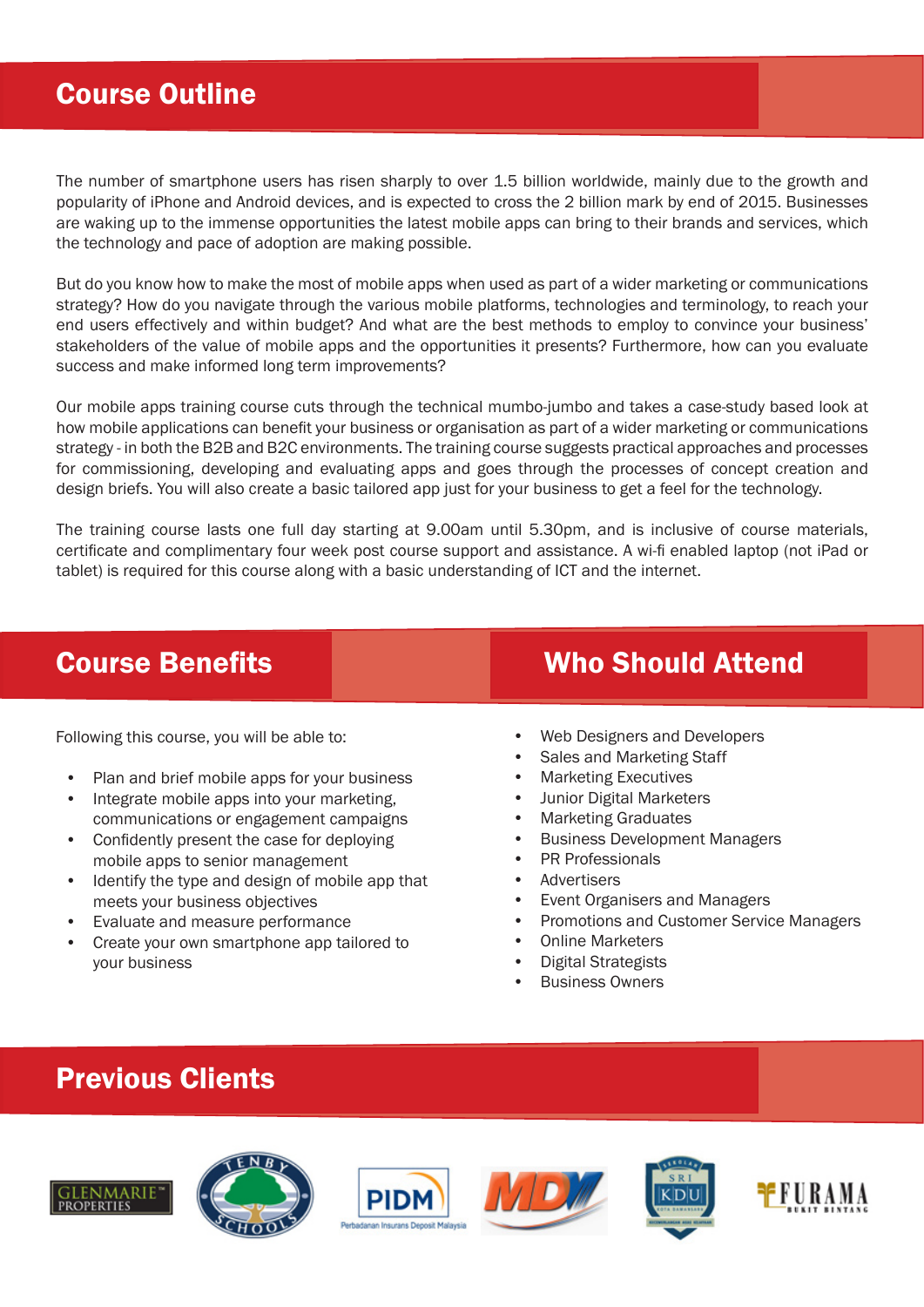- Overview of the mobile app market
- Cutting through the data and jargon
- Making sense of the smart phone world and quantifying the marketing and comms opportunity
- The main players: who they are and why you need to know
- Usage trends: who uses smart devices and for what?<br>• Mobile ann strategy integration and measurement
- Mobile app strategy, integration and measurement
- The 5 key questions to define the role of mobile app<br>• The key Integration Touch Points that will
- The key Integration Touch Points that will ensure mobile apps are part of the marketing, communications or HR strategy
- Analytics: how to interpret the analytics to make them useful
- Mobile app development: time, resources and costs
- Picking the right team to build and maintain your apps
- The pros and cons of in-house, agency and freelance programmers
- Time and costs what you should plan for
- Mobile app development: stakeholder management
- Identifying cross-functional stakeholders
- Common issues for influencers and blockers
- Identifying IT capabilities/system integration capabilities
- Working with legal/risk management/data management teams
- Agreeing the ROI/Cost vs Objectives with the leadership team
- Mobile app development: app types, design and the user experience
- The 4 types of mobile apps: what you need to know before you start development
- QR Codes: when to use them and how to use them
- Native apps versus web apps: choosing between the two
- Mobile app development: the process
- Drawing up a timeline and process plan
- The creative brief the key sections in a Mobile App Brief
- Testing, testing, testing Using both user and technical testing
- Looking to the future: challenges and trends ahead
- Mobile app technology what and where next?

## Course Trainer

### Abdul Awwal Mahmood

Abdul Awwal, born and raised in the city of Birmingham, United Kingdom, graduated from the initial batch of seven students who formed part of the innovative Multimedia degree program in the first ever such course offered by any educational establishment in the UK. Teesside University, based in the north of England in the city of Middlesbrough, was known as an innovative and genre-creating institute, producing experts in the fields of computing and technology.

Working closely with a variety of companies and organisations, covering such diverse areas as travel, retail, telecommunications, charities and media, Abdul Awwal has built up an impressive knowledge base, placing him in a position where he can effectively expound the benefits and usage of the vast tools available to small and medium businesses, when it comes to utilising online and digital solutions.

## Related Courses

Beneficial courses similar to the above include:

- Social Media for Business
- Facebook for Business
- Mobile App Development for Business
- Search Engine Optimisation (SEO)
- Advanced Facebook Techniques
- Essentials of Image Editing